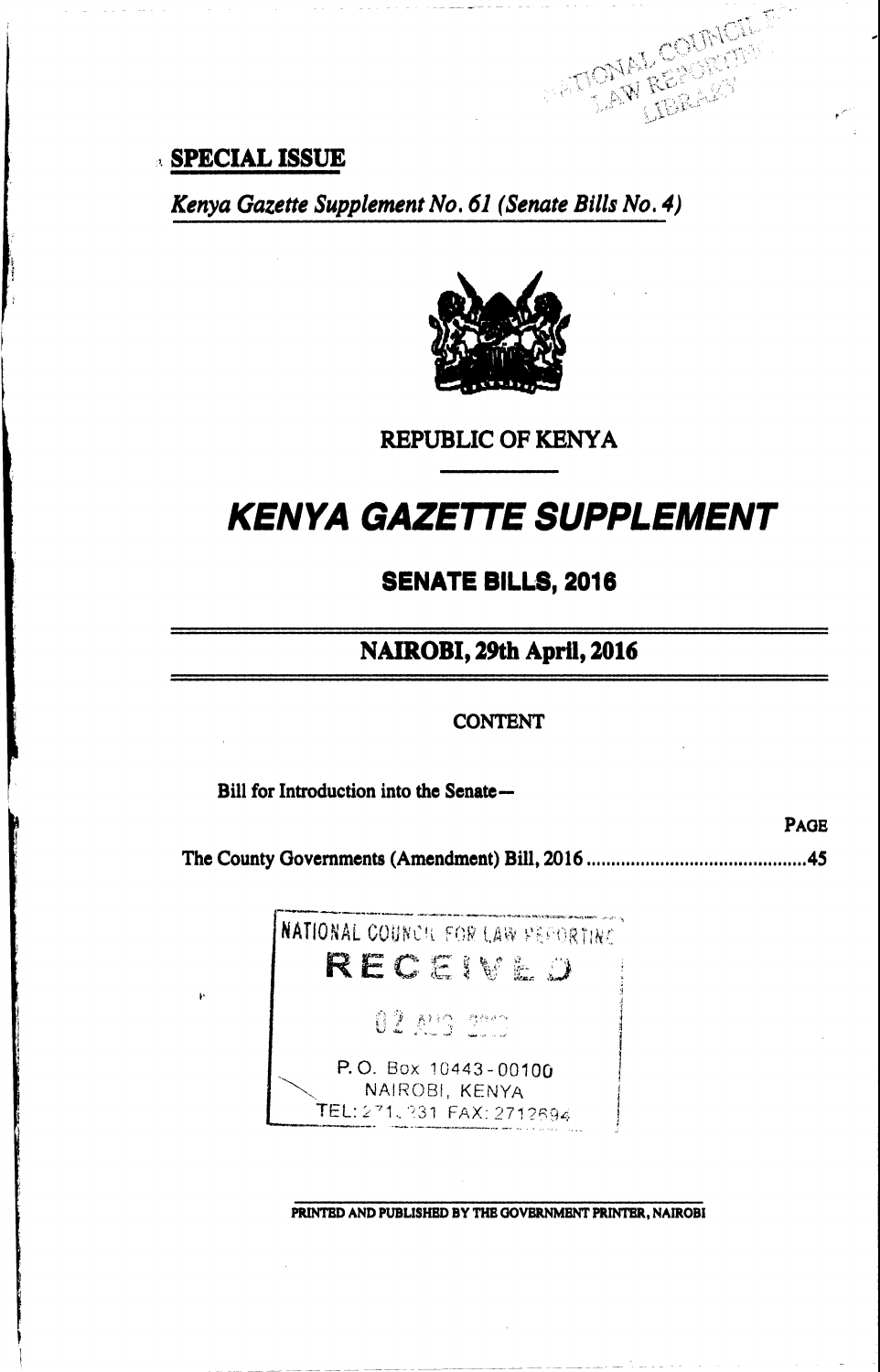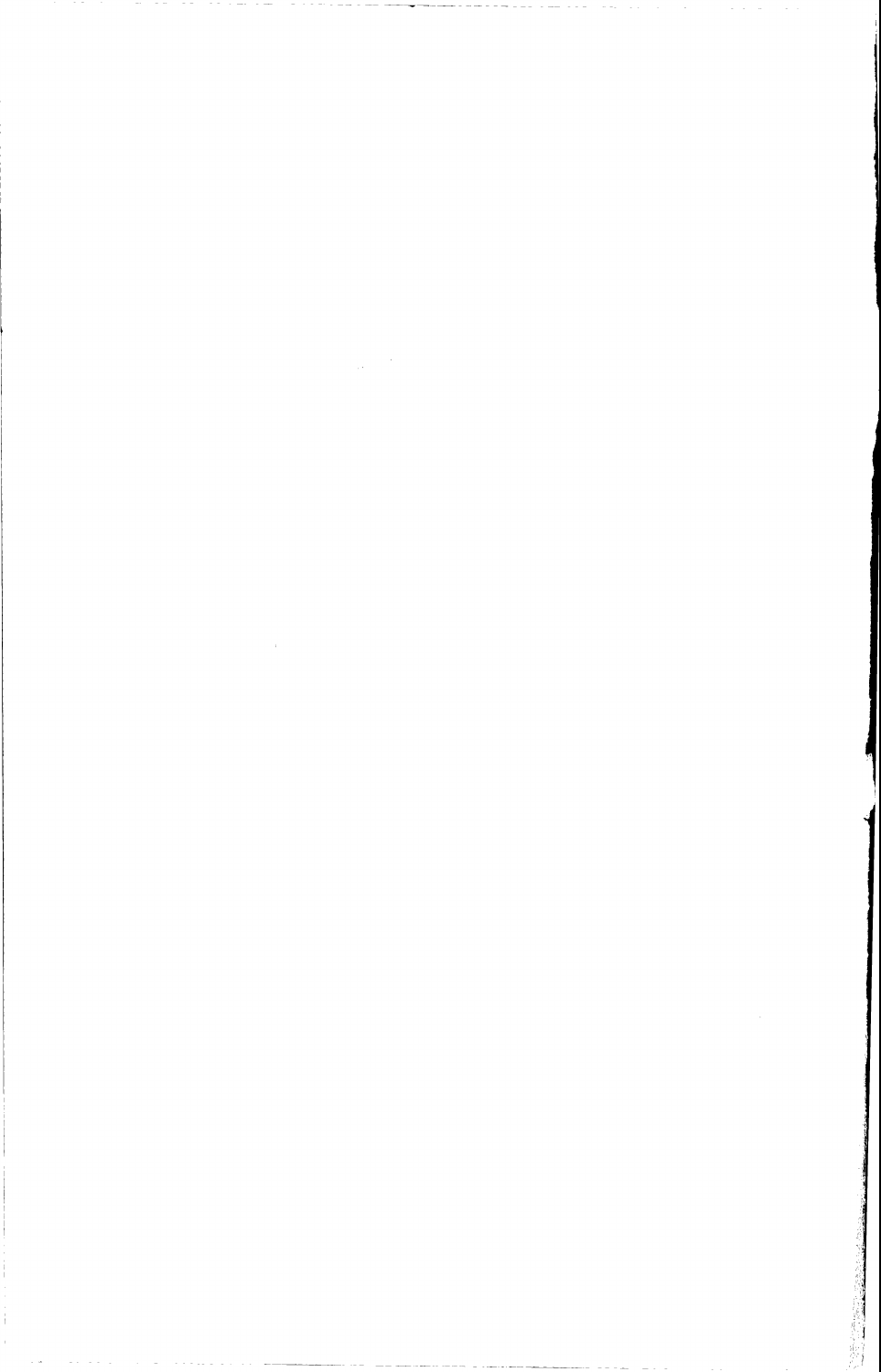## THE COUNTY GOVERNMENTS (AMENDMENT) **BILL, 2016**

#### A Bill for

# AN ACT of Parliament to amend the County Governments Act.

ENACTED by the Parliament of Kenya, as follows-

1. This Act may be cited as the County Governments Short title. (Amendment) Act,2016.

**2.** The Third Schedule of the County Governments  $\frac{\text{Amendment to the Third Schedule of the Courty of the Corollary and the Corollary of the Corollary.}$ "Kerugoya Urban Area" and substituting therefor the words, "Kutus Urban Area".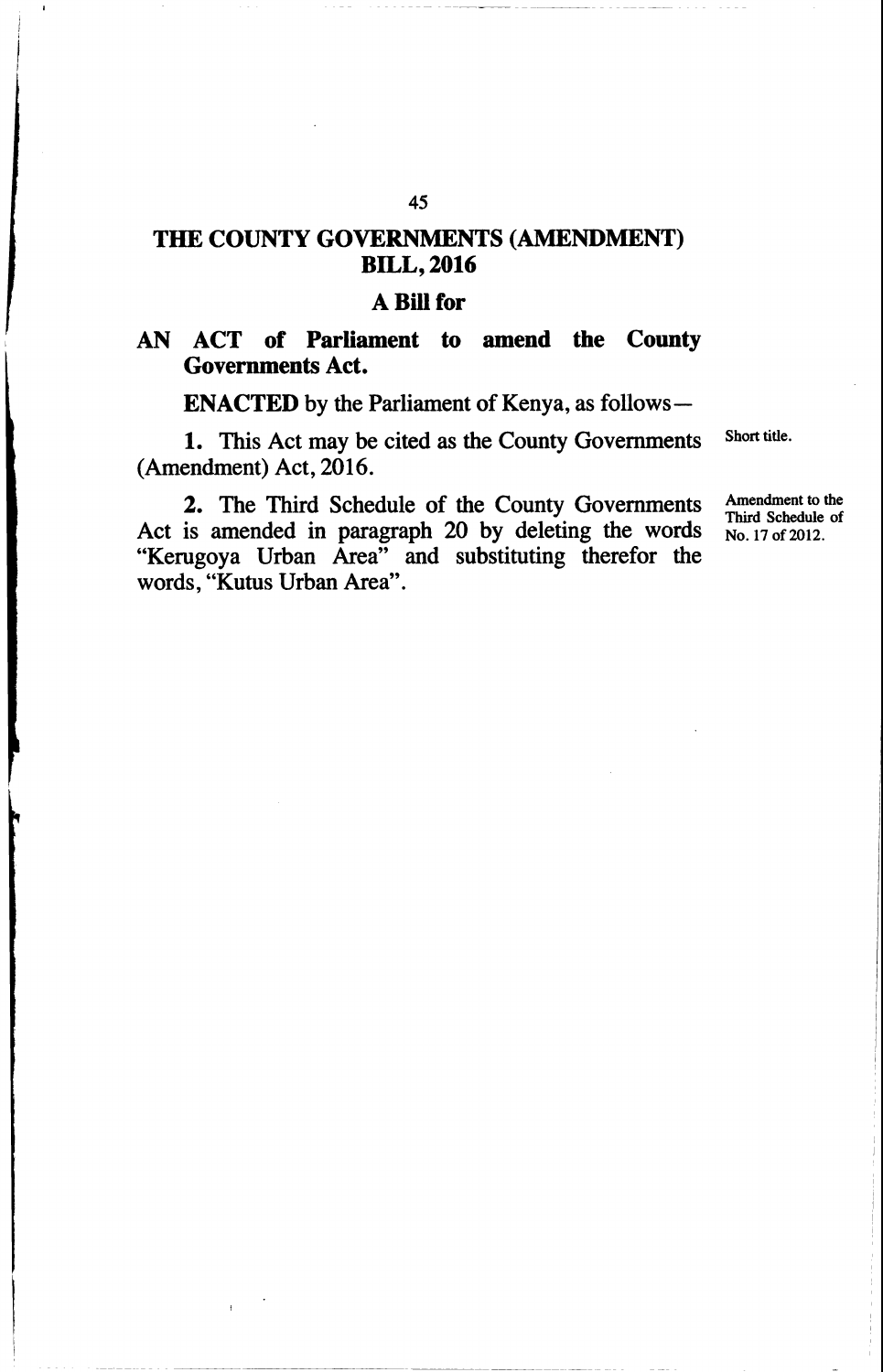# **MEMORANDUM OF OBJECTS AND REASONS**

#### **Statement of the Objects and Reasons for the Bill**

The principal object of this Bill is to amend the Third Schedule of the County Governments Act. No. 17 of 2012, so as to change the physical location of the headquarters of Kirinyaga County from Kerugova Urban Area to Kutus Urban Area.

## Statement on the delegation of legislative powers and limitation of fundamental rights and freedoms

The Bill does not delegate legislative powers nor does it limit fundamental rights and freedoms.

#### Statement on how the Bill concerns county governments

The Bill concerns county governments in that the physical location of a county government affects the execution of the functions and powers of the county government. The Bill therefore concerns counties in terms of Article  $110(1)(a)$  of the Constitution.

# Statement that the Bill is not a money Bill, within the meaning of **Article 114 of the Constitution**

This Bill is not a money Bill within the meaning of Article 114 of the Constitution.

Dated the 12th April, 2016.

DANIEL KARABA. Senatar.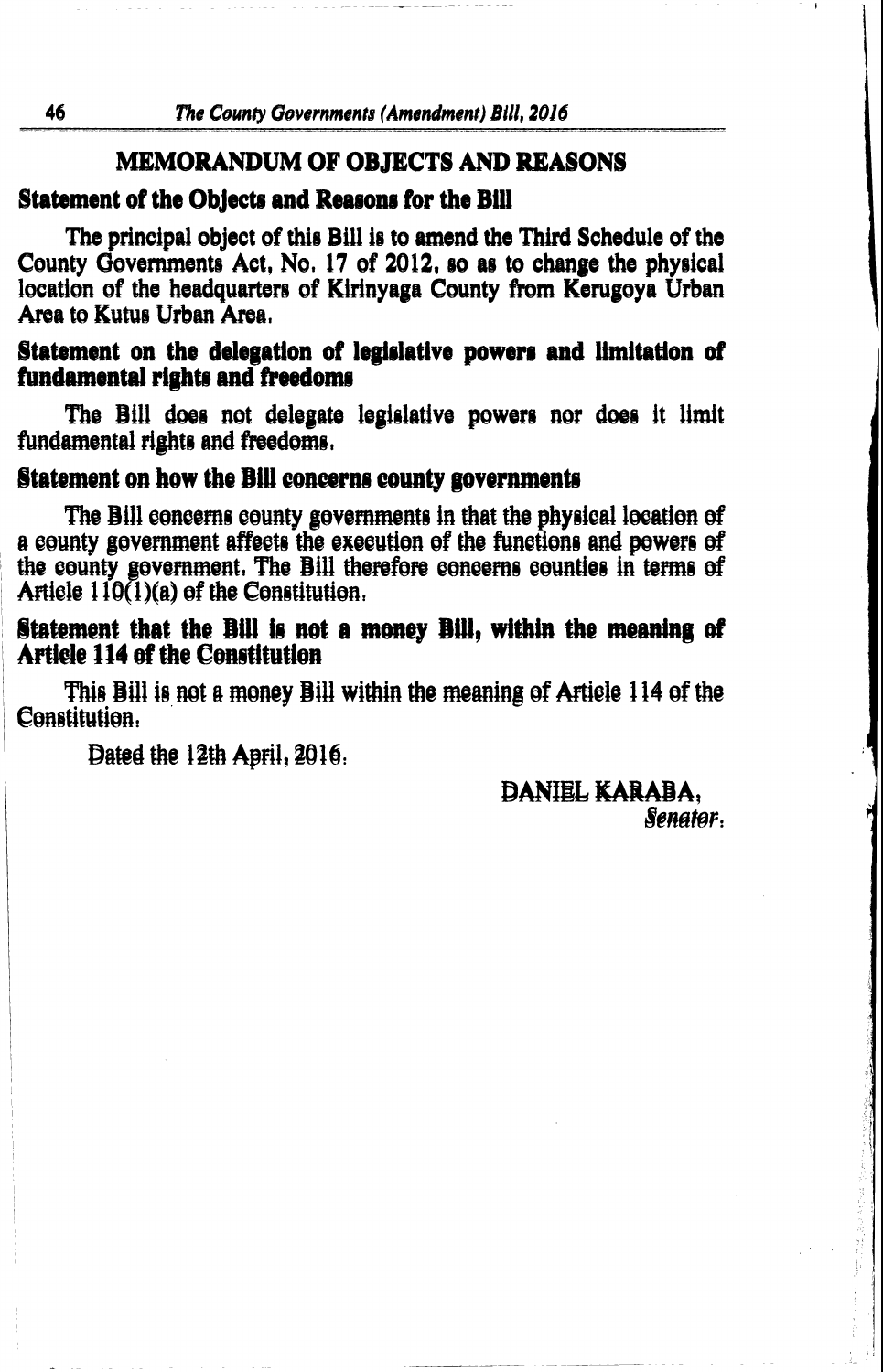The Third Schedule of No. 17 of 2012 that it is proposed to amend-

**THIRD SCHEDULE** 

PHYSICAL LOCATION

 $(s, 6A(1))$ 

## PHYSICAL LOCATION OF COUNTY GOVERNMENTS

## **COUNTY**

Mombasa 1.

 $2.$ **Kwale** 

- 3. Kilifl
- 4. **Tana River**
- 5. Lamu
- б. Taita/Taveta
- 7. Garissa
- Wajir 8.
- 9. Mandera
- 10. Marsabit
- 11. Isiolo

 $12.$ Meru

- 13. Tharaka-Nithi
- 14. Embu
- $15.$ Kitui
- 
- 16. Machakos
- $17.$ Makueni
- $18.$ **Nyandarua**
- Nyeri 19.
- $20.$ Kirinyaga
- Murang<sup>3</sup>a 21.
- $22.$ Kiambu
- $23.$ Turkana
- $24.$ West Pokot
- $25.$ **Samburu**
- $\hat{26}$ . **Trans Nzoia**
- 27. **Uasin Gishu**
- 
- 28. Elgeyo/Marakwet
- 29. Nandi
- 30. **Baringo**
- $31.$ Laikipia
- $32.$ **Nakuru**
- 33. **Narok**
- 34. Kajiado
- $35.$ Kericho
- $36.$ **Bomet**
- $37.$ Kakamega
- 38. Vihiga

**Mombasa City** Kwale Urban Area Kilifl Urban Area Hola Urban Area Lamu Urban Area Wundanvi Urban Area Gariasa Urban Area Waiir Urban Area Mandera Urban Area Marsabit Urban Area Isiolo Urban Area Meru Urban Area Kathwana Urban Area Embu Urban Area Kitui Urban Area Machakos Urban Area Makueni Urban Area Ol Kalou Urban Area Nyeri Urban Area Kerugoya Urban Area Murang'a Urban Area Kiambu Urban Area Lodwar Urban Area Kapenguria Urban Area Maralal Urban Area Kitale Urban Area **Eldoret Urban Area** Iten Urban Area Kapsabet Urban Area Kabarnet Urban Area Rumuruti Urban Area Nakuru Urban Area Narok Urban Area Kajiado Urban Area Kericho Urban Area **Bomet Urban Area** Kakamega Urban Area Vihiga Urban Area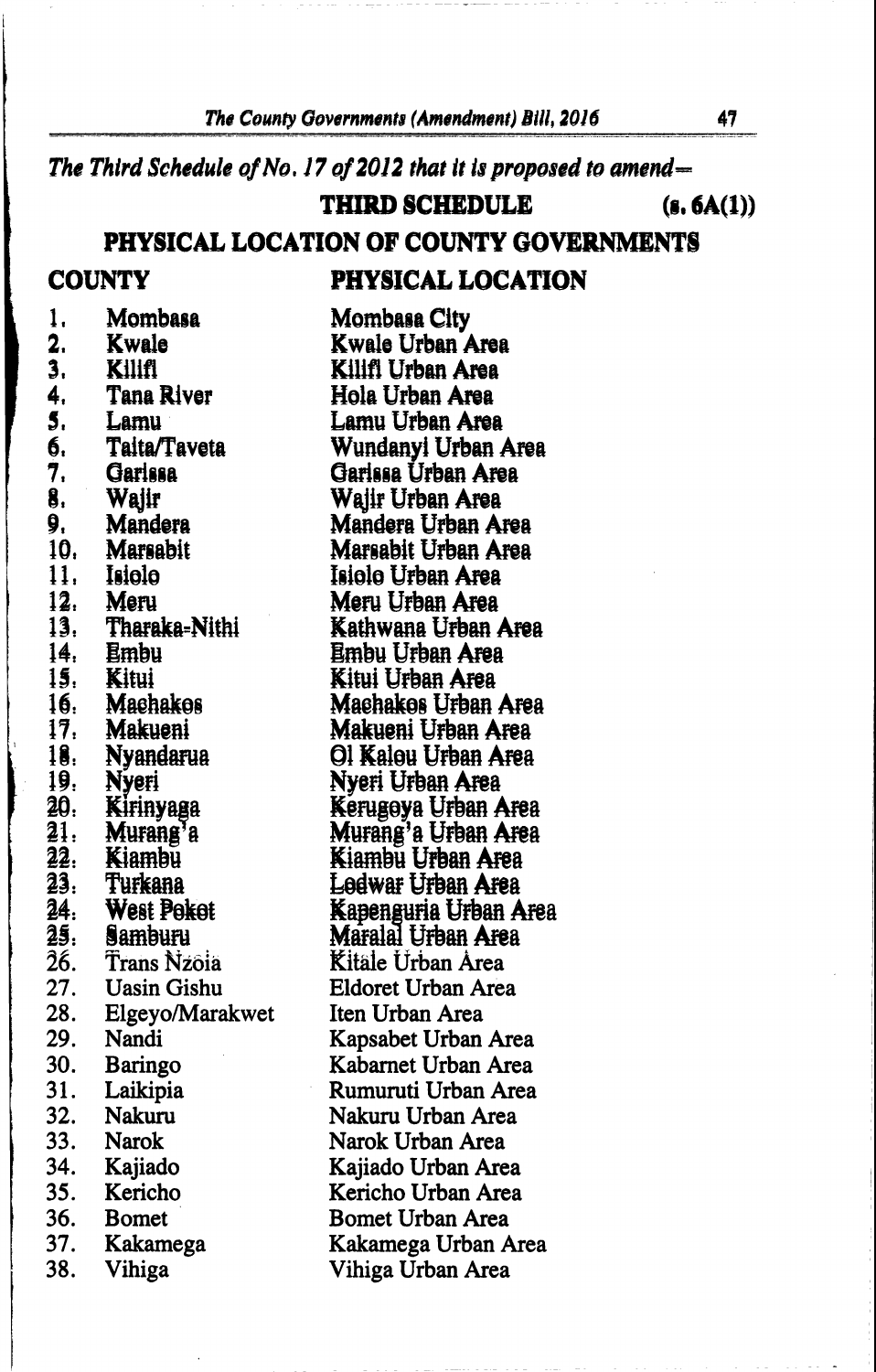| 39. | <b>Bungoma</b> | Bungoma Urban Area      |
|-----|----------------|-------------------------|
| 40. | <b>Busia</b>   | <b>Busia Urban Area</b> |
| 41. | Siaya          | Siaya Urban Area        |
| 42. | Kisumu         | <b>Kisumu City</b>      |
| 43. | Homa Bay       | Homa Bay Urban Area     |
| 44. | Migori         | Migori Urban Area       |
| 45. | Kisii          | Kisii Urban Area        |
| 46. | Nyamira        | Nyamira Urban Area      |
|     | 47. Nairobi    | Nairobi City            |
|     |                |                         |

48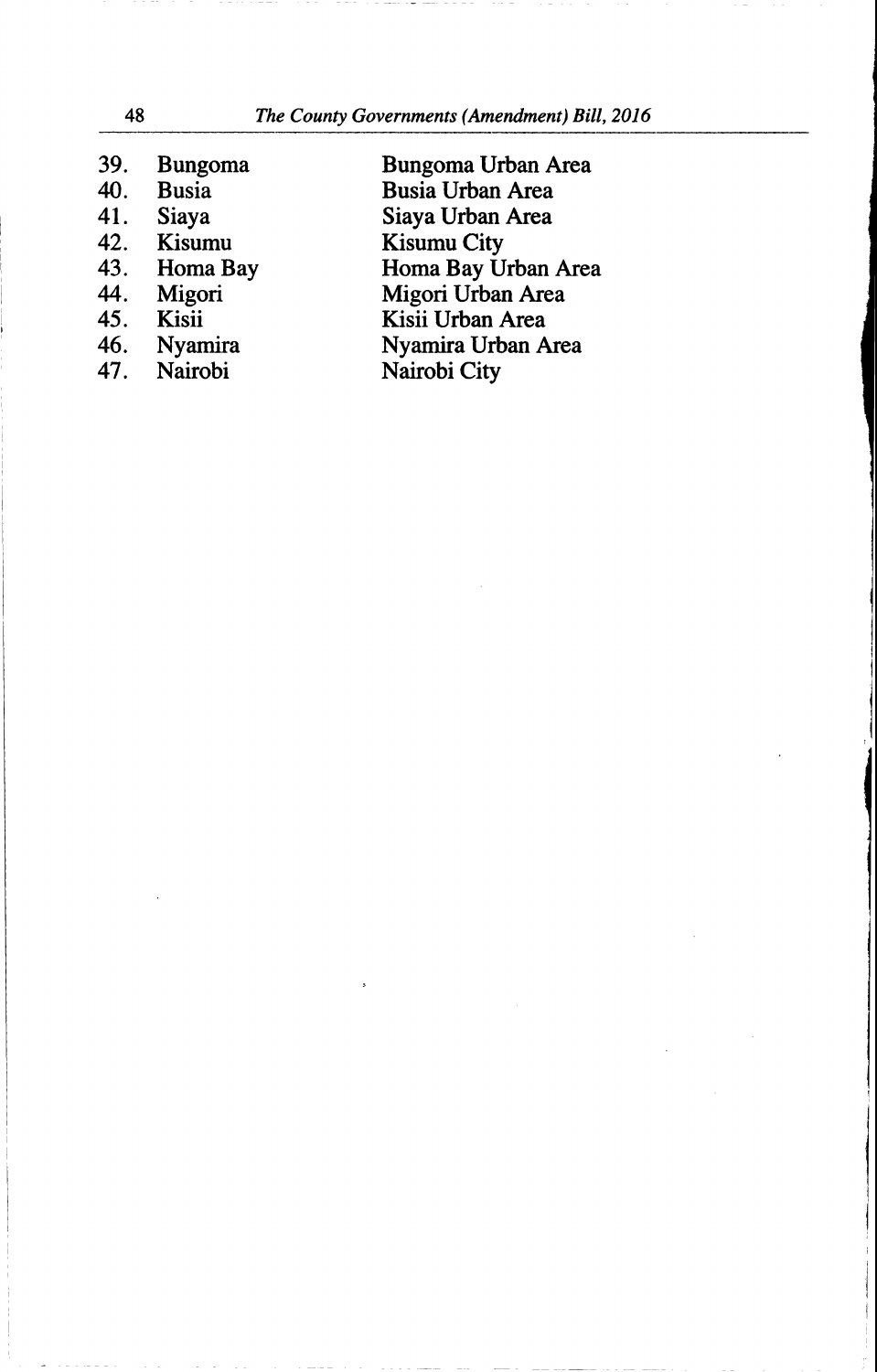